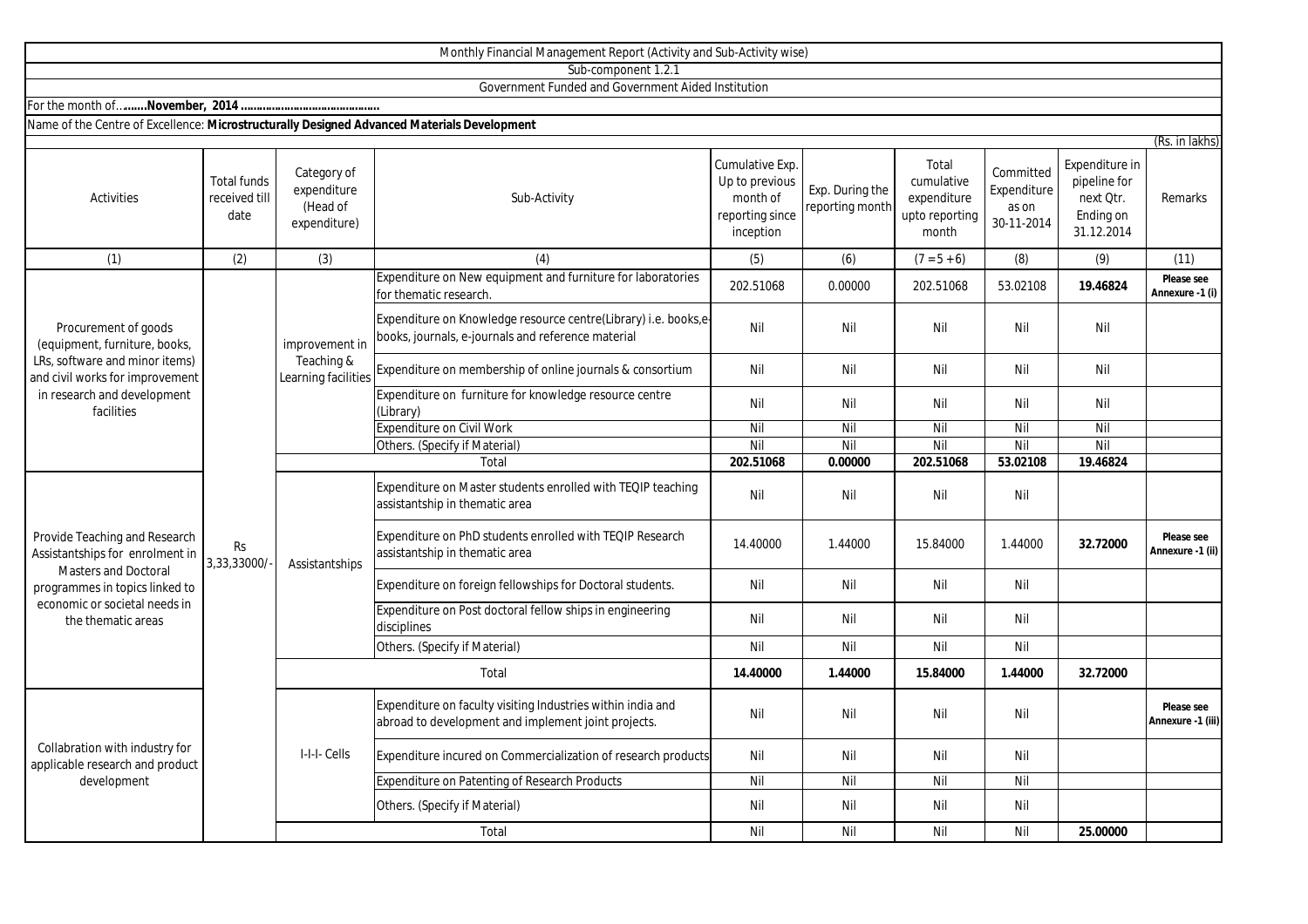| Activities                                                                                                                                 | <b>Total funds</b><br>received till<br>date | Category of<br>expenditure<br>(Head of<br>expenditure) | Sub-Activity                                                                                                                                   | Cumulative Exp.<br>Up to previous<br>month of<br>reporting since<br>inception | Exp. During the<br>reporting month | Total<br>cumulative<br>expenditure<br>upto reporting<br>month | Committed<br>Expenditure<br>as on<br>30-11-2014 | Expenditure in<br>pipeline for<br>next Qtr.<br>Ending on<br>31.12.2014 | Remarks                        |
|--------------------------------------------------------------------------------------------------------------------------------------------|---------------------------------------------|--------------------------------------------------------|------------------------------------------------------------------------------------------------------------------------------------------------|-------------------------------------------------------------------------------|------------------------------------|---------------------------------------------------------------|-------------------------------------------------|------------------------------------------------------------------------|--------------------------------|
| National / International<br>collabration for Research and<br>Development activities with<br>Academic Institutions and<br>& D organisations |                                             | R&D                                                    | Expenditure on Securing sponsored projects and Consultancy<br>assignments                                                                      | Nil                                                                           | Nil                                | Nil                                                           | Nil                                             |                                                                        |                                |
|                                                                                                                                            |                                             |                                                        | Expenditure on Publication of research papers in peer reviewed<br>iournals                                                                     | Nil                                                                           | Nil                                | Nil                                                           | Nil                                             |                                                                        |                                |
|                                                                                                                                            |                                             |                                                        | Expenditure incured on Commercialization of research products                                                                                  | Nil                                                                           | Nil                                | Nil                                                           | Nil                                             |                                                                        |                                |
|                                                                                                                                            |                                             |                                                        | <b>Expenditure on Patenting of Research Products</b>                                                                                           | Nil                                                                           | Nil                                | Nil                                                           | Nil                                             |                                                                        |                                |
|                                                                                                                                            |                                             |                                                        | Expenditure on amount paid to Consultant for participation in<br>Research & Development and for delivering expert lectures                     | Nil                                                                           | Nil                                | Nil                                                           | Nil                                             |                                                                        | Please see<br>Annexure -1 (iv) |
|                                                                                                                                            |                                             |                                                        | Expenditure on faculty visiting Industries within india and<br>abroad to development and implement joint projects.                             | Nil                                                                           | Nil                                | Nil                                                           | Nil                                             |                                                                        |                                |
|                                                                                                                                            |                                             |                                                        | Expenditure on characterization of sample of R & D projects                                                                                    | Nil                                                                           | Nil                                | Nil                                                           | Nil                                             |                                                                        |                                |
|                                                                                                                                            |                                             |                                                        | Expenditure on Presentation of paper in International Seminar,<br>Conference etc. by Doctoral students                                         | 5.37590                                                                       | 0.86257                            | 6.23847                                                       | Nil                                             |                                                                        |                                |
|                                                                                                                                            |                                             |                                                        | Others. (Specify if Material)                                                                                                                  | Nil                                                                           | Nil                                | Nil                                                           | Nil                                             |                                                                        |                                |
|                                                                                                                                            |                                             |                                                        | Total                                                                                                                                          | 5.37590                                                                       | 0.86257                            | 6.23847                                                       | <b>Nil</b>                                      | 43.76153                                                               |                                |
| Enhancing research competence<br>of faculty and knowledge sharing<br>in thematic areas, both within<br>India and abroad                    |                                             | <b>FSD</b>                                             | Expenditure on faculty training for enhancement of Research<br>competence in thematic areas                                                    | 3.58528                                                                       | $\mathbf{0}$                       | 3.58528                                                       | Nil                                             |                                                                        | Please see<br>Annexure -1 (v)  |
|                                                                                                                                            |                                             |                                                        | Expenditure incurred on Participation by faculty in seminars,<br>conferences, workshops and Continuing Education Programes<br>(CEPs) etc.      | Nil                                                                           | Nil                                | Nil                                                           | Nil                                             |                                                                        |                                |
|                                                                                                                                            |                                             |                                                        | Expenditure on Organizing thematic area training programmes,<br>workshops, seminars, conferences and Continuing Education<br>Programmes (CEPs) | Nil                                                                           | Nil                                | Nil                                                           | Nil                                             |                                                                        |                                |
|                                                                                                                                            |                                             |                                                        | Expenditure on staff development                                                                                                               | Nil                                                                           | Nil                                | Nil                                                           | Nil                                             |                                                                        |                                |
|                                                                                                                                            |                                             |                                                        | Expenditure on seed grant to researchers to venture into new<br>directions within the specified theme.                                         | Nil                                                                           | Nil                                | Nil                                                           | Nil                                             |                                                                        |                                |
|                                                                                                                                            |                                             |                                                        | Others. (Specify if Material)                                                                                                                  | Nil                                                                           | Nil                                | Nil                                                           | Nil                                             |                                                                        |                                |
|                                                                                                                                            |                                             |                                                        | Total                                                                                                                                          | 3.58528                                                                       | $\mathbf{0}$                       | 3.58528                                                       | <b>Nil</b>                                      | 46.41472                                                               |                                |
| Incremental operating cost                                                                                                                 |                                             | <b>IOC</b>                                             |                                                                                                                                                | 8.11532                                                                       | 0.39865                            | 8.51397                                                       |                                                 | 41.48603                                                               | Please see<br>Annexure -1 (vi) |
| <b>GRAND TOTAL</b>                                                                                                                         |                                             |                                                        | 233.98718                                                                                                                                      | 2.70122                                                                       | 236.68840                          | 54.46108                                                      | 208.85052                                       |                                                                        |                                |